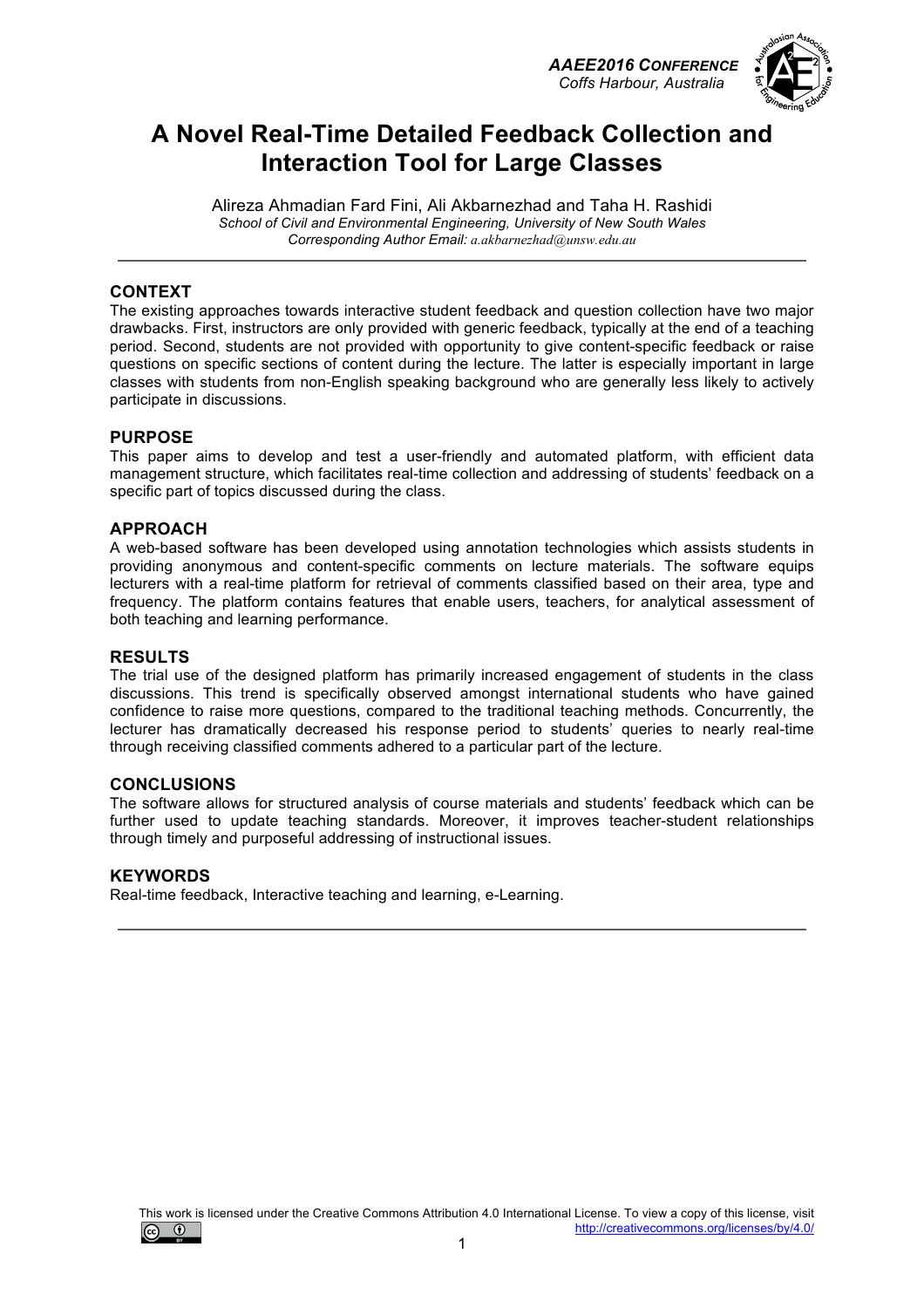# **Introduction**

The relevant literature prioritizes interactive teaching over passive teaching due to its effectiveness in improving students' learning performance (Datta et al., 2015, Felder and Silverman, 1988, Johnson et al., 1998, Prince, 2004, Wankat and Oreovicz, 1993). To the advocacy of interactive style, students are central and hence, all aspects of teaching and learning are shaped to satisfy educational needs of students with different capabilities (Lau, 2003, Milton and Lyons, 2003, Nguyen et al., 2012). A fundamental step towards interactive methods of education is taken at the time of curricula development and course design (Lam et al., 2016). The course content is designed to ensure that adequate interactions between instructors and students take place during in-class hours (Chang et al., 2006, Datta et al., 2015). These interactions are primarily triggered through the lecture in which a mixture of materials representing different instructional strategies is assembled (Johnson et al., 1998, Lam et al., 2016, Meyer, 2003).

The course design has become a dynamic and on-going process (Welch et al., 2005). To maintain the students' learning needs, higher education institutions constantly examine the quality, effectiveness, and efficiency of their teaching methods (Boyer, 1990). A common approach is to survey student satisfaction and opinions about a course, its content, and teaching performance (Van den Hurk et al., 2016). Such surveys have two major drawbacks. First, they are typically conducted at the end of a teaching period and analytical feedback is made available to an instructor afterwards. Hence, the earliest possible time at which the lecturers can accommodate the received feedback into course design and teaching strategy is the subsequent teaching sessions when new students, with possibly new learning needs, take the course. Second, the surveys are designed to collect data on overall quality of the course during the whole teaching period. This allows students to make overall assessments by providing broad feedback. In addition to the format of the survey, its time-lapse, with respect to teaching period, doesn't inspire respondents to make content-specific comments.

Technology has shown its potential in facilitating design and delivery of interactive pedagogy (Walker and Johnson, 2008). By the advent of the growing number of online tools, academic institutions have envisioned to improve learning performance through enhancing students' engagement (Schmidt, 2002, Sharma and Barrett, 2007, Soh and Gupta, 2000). Moreover, application of technology has become prevalent in feedback collection over the courses taught (Datta et al., 2015, Kamarainen et al., 2013, Van den Hurk et al., 2014). Nonetheless, technology has not achieved its full potential in real time interactions between instructors and students during the lecture. Technology can be particularly coupled with delivery of course materials in large classes with 100+ students where there is a mixture of native and nonnative English speakers from different backgrounds. In the absence of technology, the inclass classical questioning and answering interactions have two major drawbacks. First, by considering the limited duration of lectures, it is only practical to allow a limited number of questions and discussions during the lecture, especially given the fact that questions tend usually to raise new follow-up question and discussions. Second, students from non-native speaking backgrounds or people with low self-confidence may be reluctant to make their points due to psychological reasons. These can diminish effectiveness of planned interactive teaching methods through reduced participation in class discussions.

To address the above issues, this study aims to develop and test a user-friendly platform which facilitates real-time collection and addressing of students' feedback on a specific part of course materials. Accordingly, a web-based software is developed using annotation technologies which enables students in providing content-specific comments on lecture materials. The software enables lecturers retrieve classified feedback and comments in realtime. The comment classifications include associated knowledge area, type, and frequency. Through features embedded in the software, the lecturer can opt to address the comments in a written response to an individual student, to the whole class, or verbally during the lecture. In addition, this tool contains features that enable users in assessing quality of teaching and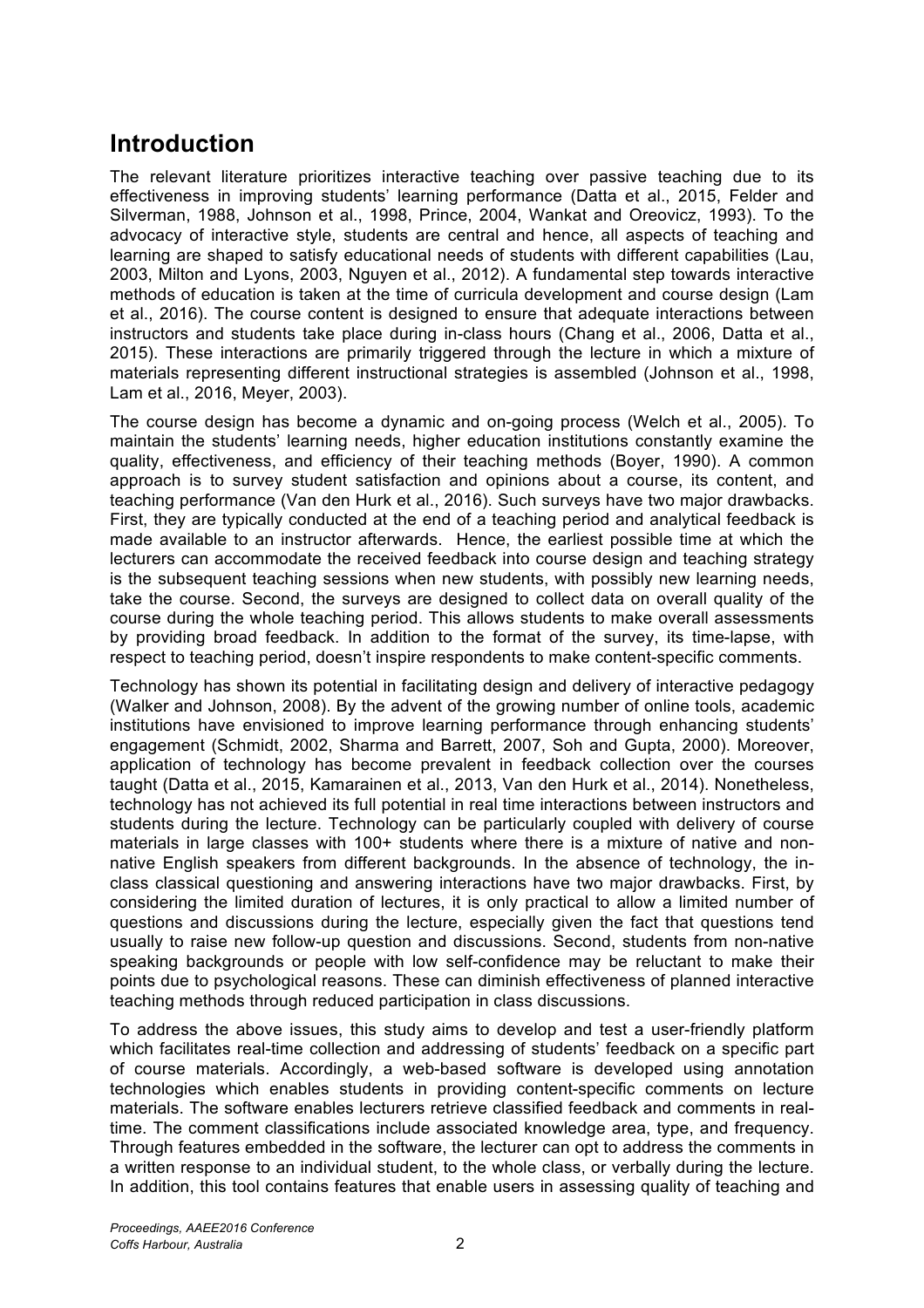learning through detailed analysis of lectures and comments. Application of this tool has been tested in four lectures of a course at School of Civil and Environmental Engineering in University of New South Wales (UNSW).

# **Background**

A fundamental element contributing to scholarly teaching is related to the readiness of students (Boyer, 1990). The readiness of students is characterized by their learning abilities which are commonly interpreted through their learning styles (Drnevich, 2001). The characterisation process is usually fed by feedback and input from students which can be collected under formal and informal modes (Felder, 1993, Wankat and Oreovicz, 1993). Formal mode of feedback collection is commonly managed independent of the lecture at the end of a teaching period (Wankat and Oreovicz, 1993). Informal feedback can be assembled throughout a lecture using different techniques (Johnson et al., 1998). Analysis of formal feedback is thoroughly performed by the schools to understand compatibility of the lectures with students learning needs. This process is, however, passive and its results, at best, can be accommodated into course design of next academic year. In addition, the analyses are quiet generic on the overall quality of a course (Van den Hurk et al., 2016). In contrast with formal systems, informal feedback is usually gathered multiple times during a lecture through employing different instructional strategies, such as in-class activities and homework (Blumenfeld et al., 1991, Cole, 2009, Soh and Gupta, 2000). In this approach, analytical assessment of students' performance is currently neither systematic nor peer-reviewable and therefore, its benefits to improvement of course materials are limited.

In line with the students' learning styles, instructors should develop a teaching method that best conform to the results of formal or informal feedback (Vian, 2007). They may take a blend of instructional strategies when designing course content. The relevant literature suggests various forms of instructional strategies which have been classified into five groups; traditional, activity-based, relational, web-enhanced, and student-centred methods (Lam et al., 2016). The effectiveness of traditional teaching and student/lecture interaction strategies, viz. lecture, tutorial, and case method teaching, have been widely assessed by previous studies and highlighted as inadequate for effective acquisition of intended skills among students (Vian, 2007). To address this, it has been suggested to incorporate approaches that provide students with a hands-on experience on the taught materials such as real or virtual field trips (Akdemir and Koszalka, 2008). In-class role-plays and television game shows designed by instructors are classified as activity-based teaching and are intended to improve engagement of students (Blumenfeld et al., 1991). However, there are scepticisms about the effectiveness of such activities mainly due to their likely distracting impact and time management challenges particularly in large classes. To improve engagement of students, it is required to establish more than one motivator in the course design (Nelson et al., 2015). To establish a parallel motivator, inviting guest speakers and using popular videos related to course content are highlighted as "relational" strategies and used widely to consolidate students' understanding of course concepts (Mayer, 2003). In order for an instructor to dynamically design an effective mixture of these strategies, however, a systemic framework is required to constantly collect students' feedback on each piece of the taught course.

Online technologies have been popular in education and are integrated with traditional methods to improve course delivery experience. These technologies have been mainly used to assist students with their out-of-class activities and assignments related to a course (Schmidt, 2002). Using Wiki, blogs, and course management systems such as Blackboard or Moodle are instances for web-based teaching strategy. Concurrently, these tools facilitate management of students' assignments and administration of a course for instructors (Cole, 2009). Nevertheless, effective use of such technologies is still highly dependent on how well those are integrated with the rest of a lecture (Walker and Johnson, 2008). A critical challenge in the use of online technologies is the volume of information exchanged between students and a lecturer. Another widely advocated strategy of teaching is classified as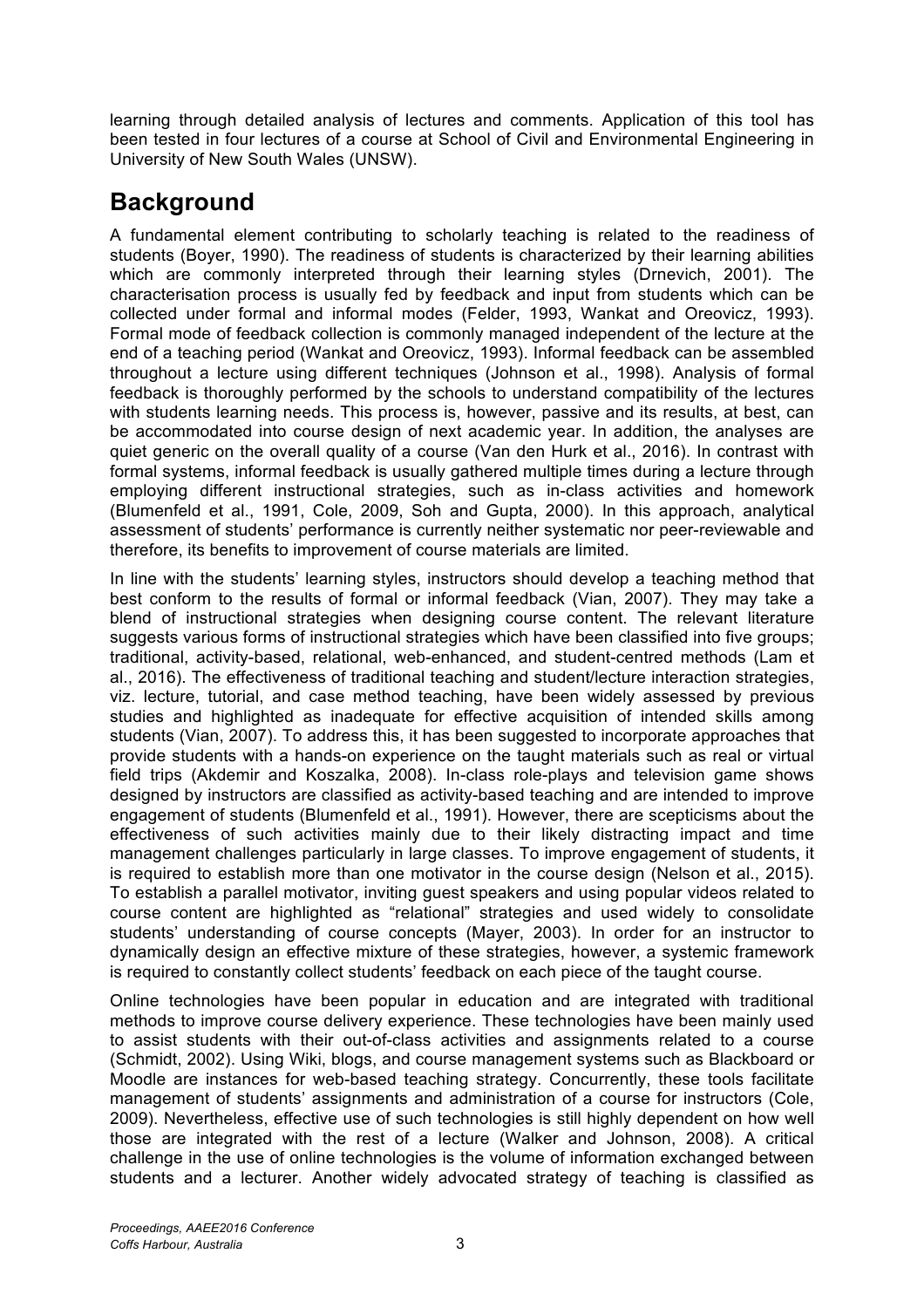student-centred instructional strategy and, as its name suggests, places students in the centre of the course design. In this strategy, methods including group discussion, in-class writings or contents, and student presentations are used to improve engagement and hence, learning performance of students (Felder and Silverman, 1988, Lam et al., 2016). Such methods have been ranked as the most effective techniques for learning from students' perspectives (Lam et al., 2016). The key to success in student-centred teaching is to ensure individual learning problems are identified through timely feedback and addressed effectively (Soh and Gupta, 2000).

There have been serious concerns related to time shortage in implementation of such methods particularly when corrective feedback on students' performance is required (Akdemir and Koszalka, 2008). Blended teaching methods have been introduced to partly manage limited in-class time. Through combining online and face-to-face instructions, students are provided with a piece of mind to control their learning time and place (Meyer, 2003). A well-regarded instance of blended methods is flipped classroom in which most of interactions between students and teachers are switched to out-of-class time (Bergmann and Sams, 2012). Attending a class is then targeted to address learning issues of students mainly through group activities. Although beneficial to in-class time management, its success rests on self-regulated behaviour of students in managing in-class and out-of-class learning times (Lai and Hwang, 2016). This has perhaps been a major hindrance for academic institutions which seek to keep their teaching outcomes at a high and competitive level.

Instructional strategies and technology-assisted education can lead to improved learning performance and effective teaching if they are combined with a microscopic analysis of course content. As John Sweller (2015) conceptualizes, learning process is controlled by the capacity of working memory where information are processed and transferred to long-term memory as the main unit of learning in human brain. As a learner struggle to make a schema of information is being delivered to him/her in a limited timeframe, s/he would best raise questions and feedback on the points of ambiguities to facilitate learning process (Sweller et al., 2011). This can be the best point of departure to shape instructional strategies and provide a well-designed teaching material.

## **System architecture**

The system is designed and developed on an online platform with three main features. Two of the main features are designed to serve the instructor with "lecture design" and "interactions management", while the third one is designed to assist students with their "learning process".

Through a "lecture design" module, the instructor starts by creating the teaching slides through following a systematic method which assigns a content-specific code to course contents. The content-based coding system is defined using the notion of cognitive load theory through which the type and the complexity of materials are determined (Sweller et al., 2011). Five typical course contents associated with distinguishable memory loads are conceptual, mathematical, graphical/ diagrammatic/ tabulated, general descriptive, workedout/visualized example (Cooper and Sweller, 1987). Complexity of a typical course content is then determined by the lecturer via a five-point Likert scale from very easy to very hard. Corresponding to the type and the complexity of a specific section of a lecture, a numerical code is generated by the system which constitutes part of a full serial number representing course name, lecture number in a course, and slide number in a lecture, as shown in Figure 1.a. Concurrently, the system is an alternative to slide creation tools such as Microsoft PowerPoint in which the user can prepare the whole lecture, as a snapshot is shown in Figure 1.b. Within a single slide, the software enables the instructor to assess type and complexity of different statements independently provided that each statement conveys a separate type of message.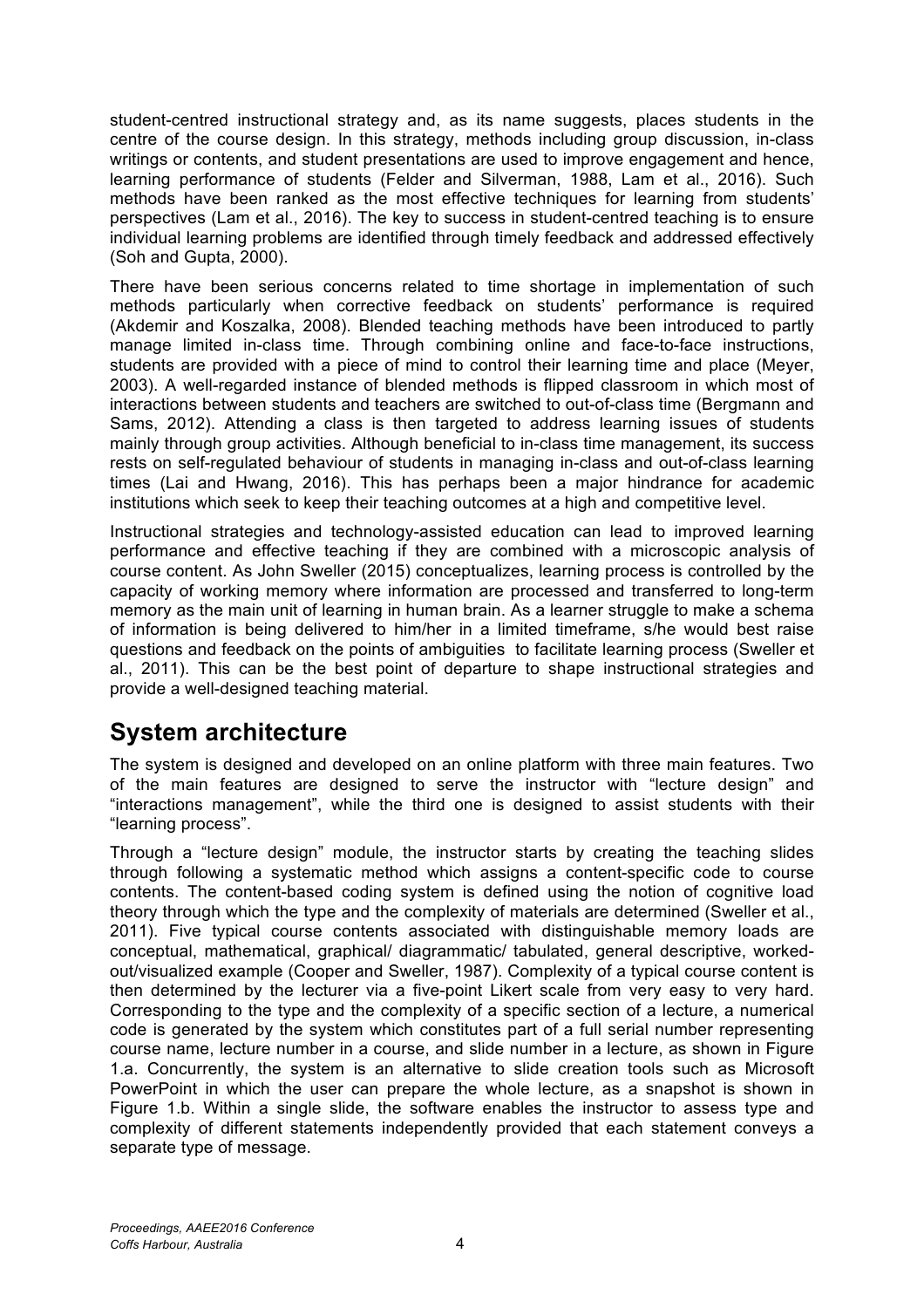

**a) Coding system b) Slide creation platform**

## **Figure 1: Coding system linked to teaching materials to create a structured database**

Students can get access to the lecture materials after registering into the system. The basic function of "student module" is to provide students with the ability to study course materials and write feedback, ask questions, or leave comments on the content corresponding to a specific slide or a particular statement inside a slide, as exemplified in Figure 2. In addition, students can make an overall assessment about design of different slides. Due to its webbased platform, students are enabled to make their inquiries either during seat time or in outof-class period.



**Figure 2: A wireframe view of query/feedback feature of the software** 

In "interactions management" module, the software provides the instructor with an unclassified and classified access to students' enquiries and feedback. Through unclassified access, the lecturer can access each single question and directly send an answer to an individual student. In such instances, the system specifies the section of the lecture that a particular query corresponds to, using the coding system. Under classified access, comments can be classified based on the section they are related to, type of materials, complexity of materials, and similarity of comments. Therefore, the instructor can opt to address such issues via class discussions, posting an answer to "Frequently Asked Questions (FAQ)" menu of a lecture, or both, depending on his/her assessment about importance of the issue. The system allows the instructor to quickly respond to comments with reference to a specific classification available in the database of the lecture. Figure 3.a shows a snapshot of an example interaction via FAQ.

In student module, a student can check the attended comments by the course instructor either in FAQ or through an independent response or modification in the lecture materials. On the other hand, the software can generate a detailed report for the instructor about participation of students in the course interactions through time spent on studying different lectures as well as their comments. Through the reporting system, the lecturer can instantly access a classified summary of the feedback/questions raised by the student demonstrating the exact section of the lecture, its type and complexity, its corresponding teaching strategy, and similarity of the student learning issues, as a sample snapshot is shown in figure 3.b. To address the queries, consequently, s/he can take a relevant corrective action during the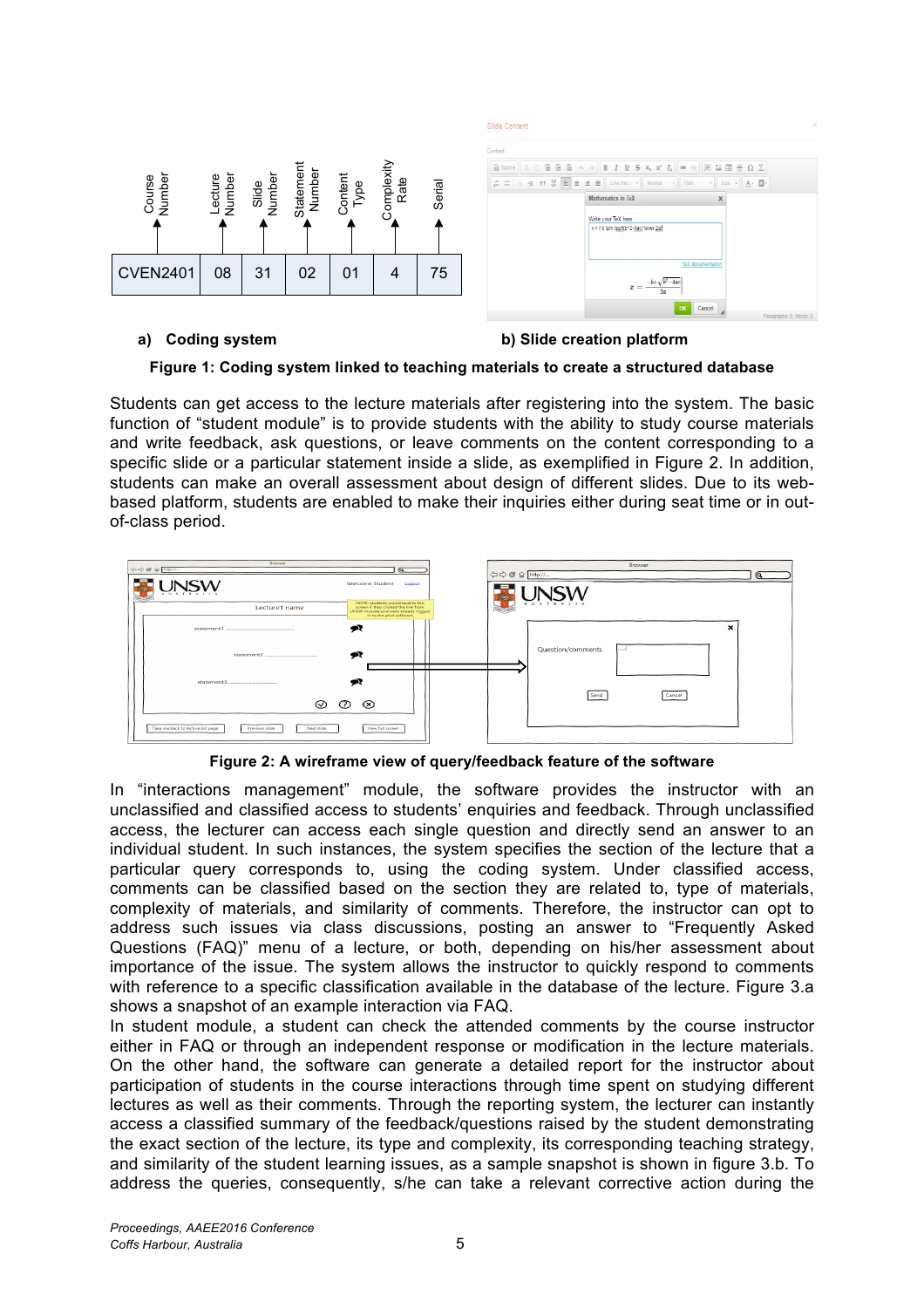same lecture, after a break time, or in the next lecture, depending on the type of teaching issue identified, i.e. teaching strategy, content type, and so on.

| <b>Browser</b><br>⇔⇒ @ @ http://<br>⋐ |                       |           | $\mathbb{D}$     |              |         |                | H                                                         |  |
|---------------------------------------|-----------------------|-----------|------------------|--------------|---------|----------------|-----------------------------------------------------------|--|
|                                       | Welcome Ali<br>Logout | Slide     | <b>Statement</b> | Content Type | Seria - | Student Type - | <b>User Comments</b>                                      |  |
| 鼻<br><b>UNSW</b>                      |                       |           |                  |              |         |                | I don't really understand the difference between PDM      |  |
| Lecture FAQ Reports                   |                       | Slide - 2 | Statement - 1    | 12           | 38      | International  | and AON                                                   |  |
|                                       |                       |           |                  |              |         |                |                                                           |  |
| rAdd FAQ-                             |                       |           |                  |              |         |                | Hi Ali, This question reminds me some knowledge I got     |  |
| Slide Name<br>E                       |                       |           |                  |              |         |                | from Project Planning and Control. Here I want to ask, is |  |
| Type<br>۰                             |                       |           |                  |              |         |                | "Earned Value" a method using budgeting to control        |  |
| ▼<br>Code                             |                       | Slide - 4 | Statement - 1    | 13           | 39      | International  | project progress? Thanks for you answer. Regards.         |  |
| Question                              |                       |           |                  |              |         |                |                                                           |  |
|                                       |                       | $Side-33$ | Statement - 1    | 92           | 68      | Local          | Percent is misspelled as precent                          |  |
| Answer                                |                       |           |                  |              |         |                |                                                           |  |
|                                       |                       |           |                  |              |         |                | More examples could be given to illustrate the            |  |
| Cancel<br>Save                        |                       | Slide - 5 | Statement - 1    | 14           | 40      | International  | "overheads"                                               |  |

**a) FAQ feature b) Reporting feature**

**Figure 3: Interaction through a) FAQ and b) reporting features of the developed software**

## **Results and discussions**

The proposed architecture was programmed and the created system went live on servers of the UNSW for a trial use. The trial use was aimed for an engineering course entitled "sustainability in construction" at School of Civil and Environmental Engineering. At implementation phase, the last four lectures of the course were designed and created using the online slide creation platform of the software. Further, 36 (comprising %50 international students) out of 109 students enrolled in the course were randomly invited to register and test the software for the aforementioned lectures. In parallel, the PowerPoint or pdf versions of the lectures were made available in the Moodle to the whole class, including the invitees, as usual.

|                                | Overall         | Level of complexity (%) |      |        |      |           |  |
|--------------------------------|-----------------|-------------------------|------|--------|------|-----------|--|
| Material type                  | Composition (%) | Very easy               | Easy | Medium | Hard | Very hard |  |
| Conceptual                     | 24.5            | 4                       | 15   | 37     | 35   | 9         |  |
| Mathematical                   | າ               | 100                     |      | 0      | 0    | 0         |  |
| Tabulated/graphical            | 27              | 18                      | 11   | 41     | 24   | 6         |  |
| General descriptive            | 29.5            | 23                      | 29   | 40     | 12   | 0         |  |
| worked out/ visualized example | 17              | $\Omega$                | 36   | 59     | 5    | 0         |  |

**Table 1: Statistics about type and complexity of teaching materials used in the lecture 7**

As a principal outcome of using this system, course design process is facilitated through its analytical framework in which the lecturer can proactively assess teaching materials to ensure standards and strategies of teaching enforced by the institutions are met. Table 1 provides an example analysis performed on the first lecture created in this system, containing 46 slides. As shown, conceptual, mathematical, tabulated/graphical, general descriptive, and worked out/ visualized examples account for 24.5%, 2%, 27%, 29.5%, and 17% of course contents, respectively. Moreover, 65.2% of course materials are ranked in medium or higher levels as judged by the course instructor. This assessment is, however,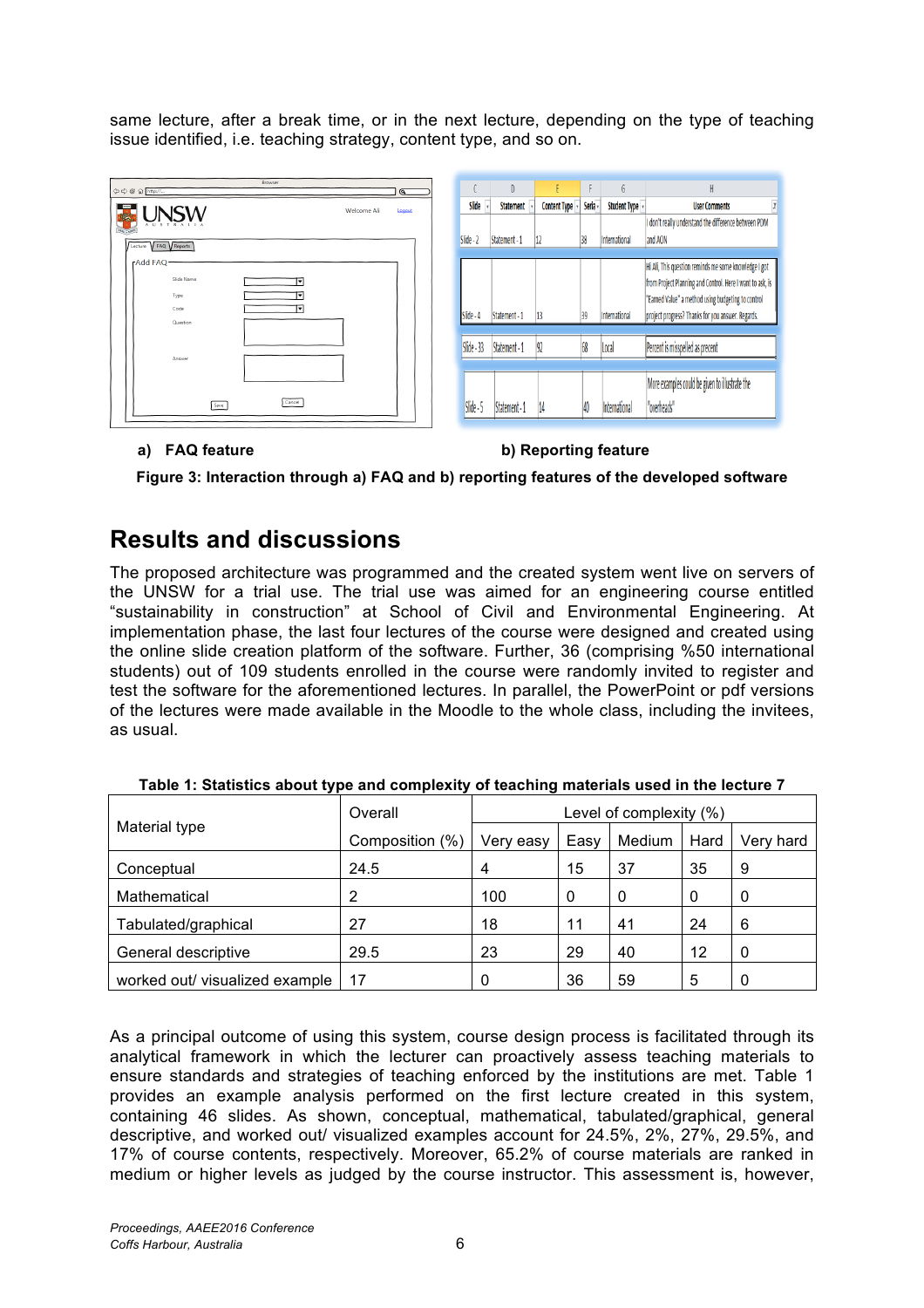based on subjective analysis of each section of the course and can be objectively related to the extent to which each section receives feedback and questions from students. Nonetheless, these initial statistics provide the instructor with an early insight about his lecture, its compatibility with institutions' teaching standards, and potential strategies that s/he may take to ease learning loads for students, such as increasing number of worked out/visualized examples and decreasing conceptual load of the content.

The trial use of this platform has increased engagement of students in the class discussions, compared to the first eight lectures, as observed by the lecturer. This improvement may be attributed to purposeful discussions triggered by comments that clearly refer to a known section of the lecture. In the trial use, the lecturer gave preference to addressing FAQs via oral discussions. This has led to higher participation level in back and forth conversations in the class as a whole, even though 63% of them have not used the platform. In other words, the activated contribution potential of students who had been using this platform has affected the rest to be involved in the lecture's interactions.

In addition, a dramatic increase is observed in content-specific feedback and comments raised by students when using the new tool, in comparison with utilizing Moodle platform as the existing interactive system. In Moodle, interactions between the lecturer and students in the selected course were dominated by administrative queries about the course and its assignments rather than a specific learning point. When a learning point was involved, it was a time-consuming process in order for the lecturer to screen such a query from administrative ones and then to recognize to which lecture and specific section in a lecture it refers to. Therefore, the response time may take several weeks, in some cases, to address a learning issue, if the question is not lost amongst numerous interactions. A late response, however, may become less effective as it needs a flashback to a subject covered previously in the middle of a newly opened topic. The new system has reduced the response period to nearly real-time, with maximum one week waiting. In addition, the reporting system used by the software, which provides the ability to categorize the questions and comments based on slide number, or a specific topic, minimizes the likelihood of comments or questions being overlooked.



**Figure 4: Trends of participation in the lectures for students with native and non-native English speaking background**

The implementation of the software was observed to greatly increase the contribution of international students into class discussions, compared to the traditional teaching methods. This improvement was noticed by the course instructor in the last four lectures when the unanimous platform of the tool helped international students to confidently make their points about the taught materials. As shown in Figure 4, an increasing trend is observed in the use of the system in terms of both number of content-specific comments left by different students and the time students have spent studying lecture materials. While international students spent less time, accounting on average for 35 minutes, in the first lecture compared to native speakers of English in this course, their time contribution gradually increased in the next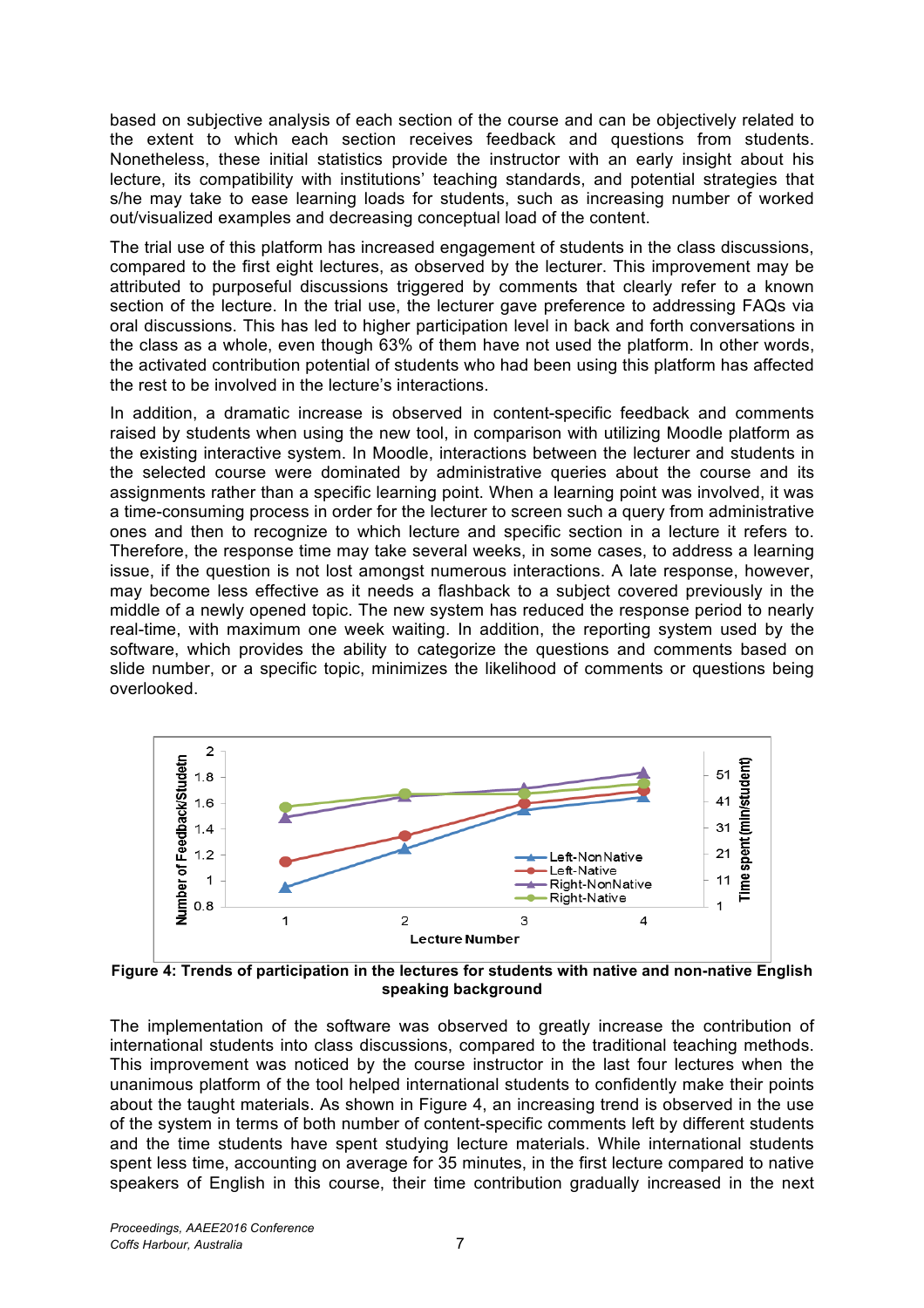lectures and exceeded the contribution of the native group from the third lecture. Simultaneously, a progressive increase was observed in the number of comments/feedback they made in the lectures, reaching 1.65 comments per student which is almost equal to 1.7 comments per student on the side of local students.

The statistical analysis of interactions between students and the lecturer are in compliance with the aforementioned in-class observations. The increasing trend of students' involvement in the lecture can be correlated to real-time and purposeful addressing of students learning issues by the lecturer. In particular, international students acquire confidence when their contributions are acknowledged in the class. The developed software has reached its targeted goals for lifting student-teacher interactions to a real-time and effective level. It has also improved traditional practices of feedback collection which are currently performed after a teaching period and provide generic feedback on the overall quality of a course. Nevertheless, the web-based slide design process is quite time-consuming and needs to be improved in future developments.

# **Conclusions**

A new architecture for real-time interactions between students and lecturers, particularly in large classes, was presented. Its main feature is to provide students with an ability to make content-specific feedback and comments about a lecture. Its second feature lies in an encoding system established on cognitive load theory of instructional design for framing teaching materials. A corresponding web-based system was developed using annotation technologies, which serves to the intended features of the proposed architecture.

The developed software was tested in a course taught at School of Civil and Environmental Engineering, UNSW. The outcomes have been satisfactory in terms of improving students' engagement and reducing the lecturer's response time to feedback and comments raised by students. On the part of international students, the software progressively encouraged them to confidently make learning points and participate in class discussions. These are mainly attributable to nearly real-time addressing of learning issues achieved through access to classified queries which refer to a specific section of the lecture. The structured analysis of course materials and students' feedback enabled by the software can be simultaneously used to update teaching standards and shape instructional strategies. Nevertheless, the developed software should not be considered as a panacea to any learning issue at its current stage, and future researches are required to make it suitable for a wider range of instructional methods.

## **References**

- Akdemir, O. & Koszalka, T. A. 2008. Investigating the relationships among instructional strategies and learning styles in online environments. Comput. Educ., 50, 1451-1461.
- Bergmann, J. & Sams, A. 2012. Flip your classroom: Reach every student in every class every day. Washington DC: International Society for Technology in Education.
- Blumenfeld, P. C., Soloway, E., Marx, R. W., Krajcik, J. S., Guzdial, M. & Palincsar, A. 1991. Motivating Project-Based Learning - Sustaining the Doing, Supporting the Learning. Educational Psychologist, 26, 369-398.
- Boyer, E. L. 1990. Scholarship Reconsidered: Priorities of the Professorate, Princeton, NJ, The Carnegie Foundation for the Advancement of Teaching.
- Chang, C. Y., Hsiao, C. H. & Barufaldi, J. P. 2006. Preferred-actual learning environment "spaces" and earth science outcomes in Taiwan. Science Education, 90, 420-433.
- Cole, M. 2009. Using Wiki technology to support student engagement: Lessons from the trenches. Computers & Education, 52, 141-146.
- Cooper, G. & Sweller, J. 1987. Effects of Schema Acquisition and Rule Automation on Mathematical Problem-Solving Transfer. Journal of Educational Psychology, 79, 347-362.
- Datta, C. R., Datta, L. C. K. & Venkatesh, M. G. M. D. 2015. Evaluation of interactive teaching for undergraduate medical students using a classroom interactive response system in India. Medical journal armed forces India, 71, 239-245.